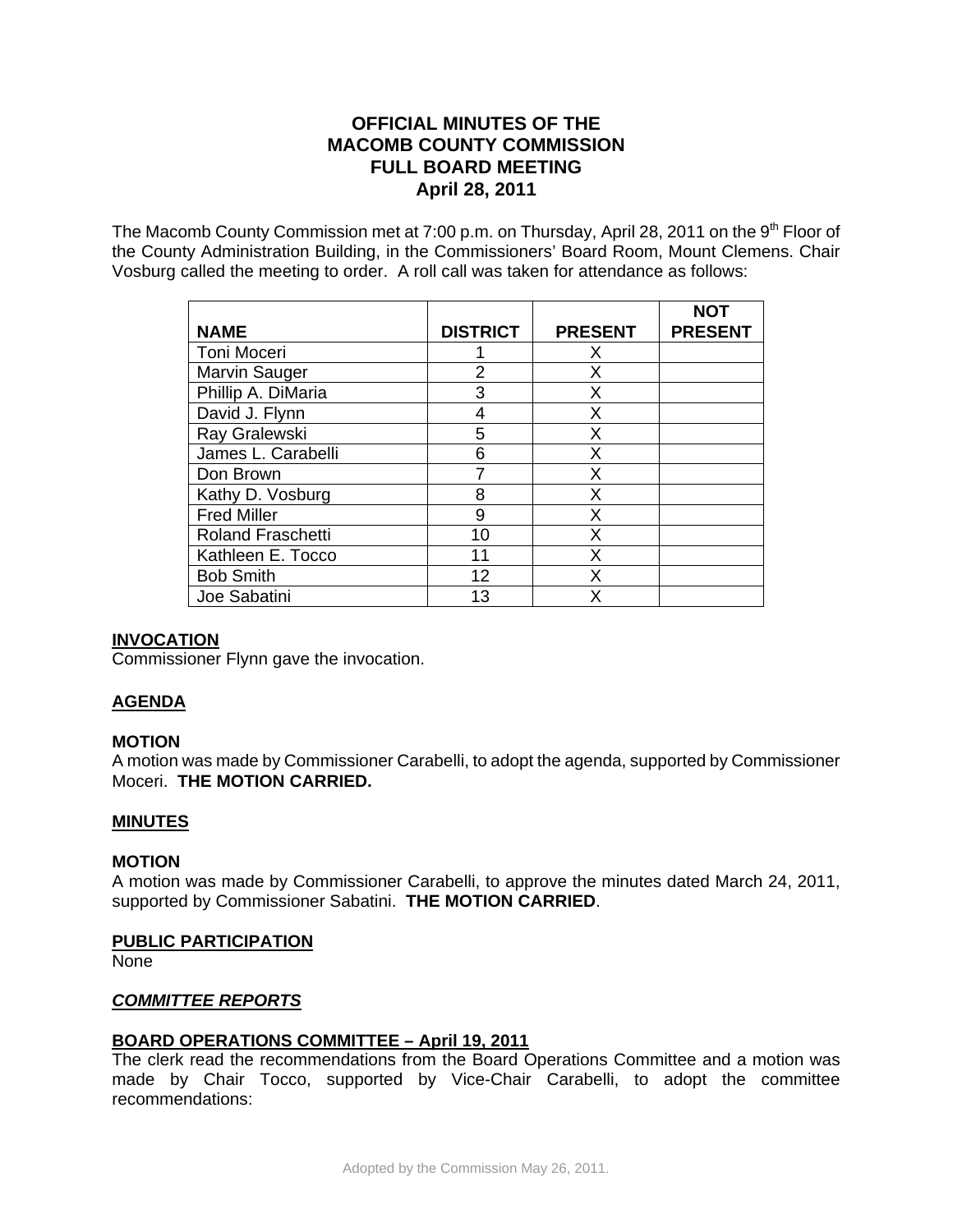- **R11-024** Concur in the recommendation of the Board Chair and approve the reappointment of Peggy Kennard to the Hospital Finance Authority Board for a five year term expiring December 31, 2015; further, a copy of this Board of Commissioners' action is directed to be delivered forthwith to the Office of the County Executive.
- **R11-025** Concur in the recommendation of the County Executive and approve the reappointment of Anthony Marrocco to the Huron Clinton Metro Authority Board for a six-year term expiring April 30, 2017; further, a copy of this Board of Commissioners' action is directed to be delivered forthwith to the Office of the County Executive.
- **R11-026** Direct independent counsel to review all boards and commissions and give a legal opinion on the appointing authority for each; further, a copy of this Board of Commissioners' action is directed to be delivered forthwith to the Office of the County Executive.

# **THE MOTION CARRIED.**

### **ECONOMIC DEVELOPMENT COMMITTEE – April 21, 2011**

The clerk read the recommendation from the Economic Development Committee and a motion was made by Co-Chairs Carabelli and Flynn, to adopt the committee recommendation:

**R11-027** Approve the application from the Planning & Economic Development Department for reallocation of CDBG-R funding. Further, a copy of this Board of Commissioners' action is directed to be delivered forthwith to the Office of the County Executive.

# **THE MOTION CARRIED.**

### **COURTS & CLERK/REGISTER OF DEEDS COMMITTEE MEETING – April 25, 2011**

The clerk read the recommendation from the Courts & Clerk/Register of Deeds Committee and a motion was made by Vice-Chair Sauger, supported by Commissioner Carabelli, to adopt the committee recommendation:

**R11-028** Accept \$198,301 in Remonumentation grant funds, grant year 2011, provided by the State of Michigan, Office of Land Survey & Remonumentation and to authorize its inclusion in the Macomb County Remonumentation budget; approve and authorize for execution for grant year 2011 the monumentation-surveyor contracts and peer group member contracts and file the status report detailing the work completed through the Macomb County Remonumentation program from 1993-2010. Further, a copy of this Board of Commissioners' action is directed to be delivered forthwith to the Office of the County Executive.

# **THE MOTION CARRIED.**

### **FINANCE COMMITTEE MEETING – April 26, 2011**

The clerk read the recommendations from the Finance Committee and a motion was made by Chair Brown, supported by Vice-Chair Miller, to adopt the committee recommendations:

**R11-029** Approve the 2011 Equalization report recommendation as submitted by the Equalization Department; further, a copy of this Board of Commissioners' action is directed to be delivered forthwith to the Office of the County Executive.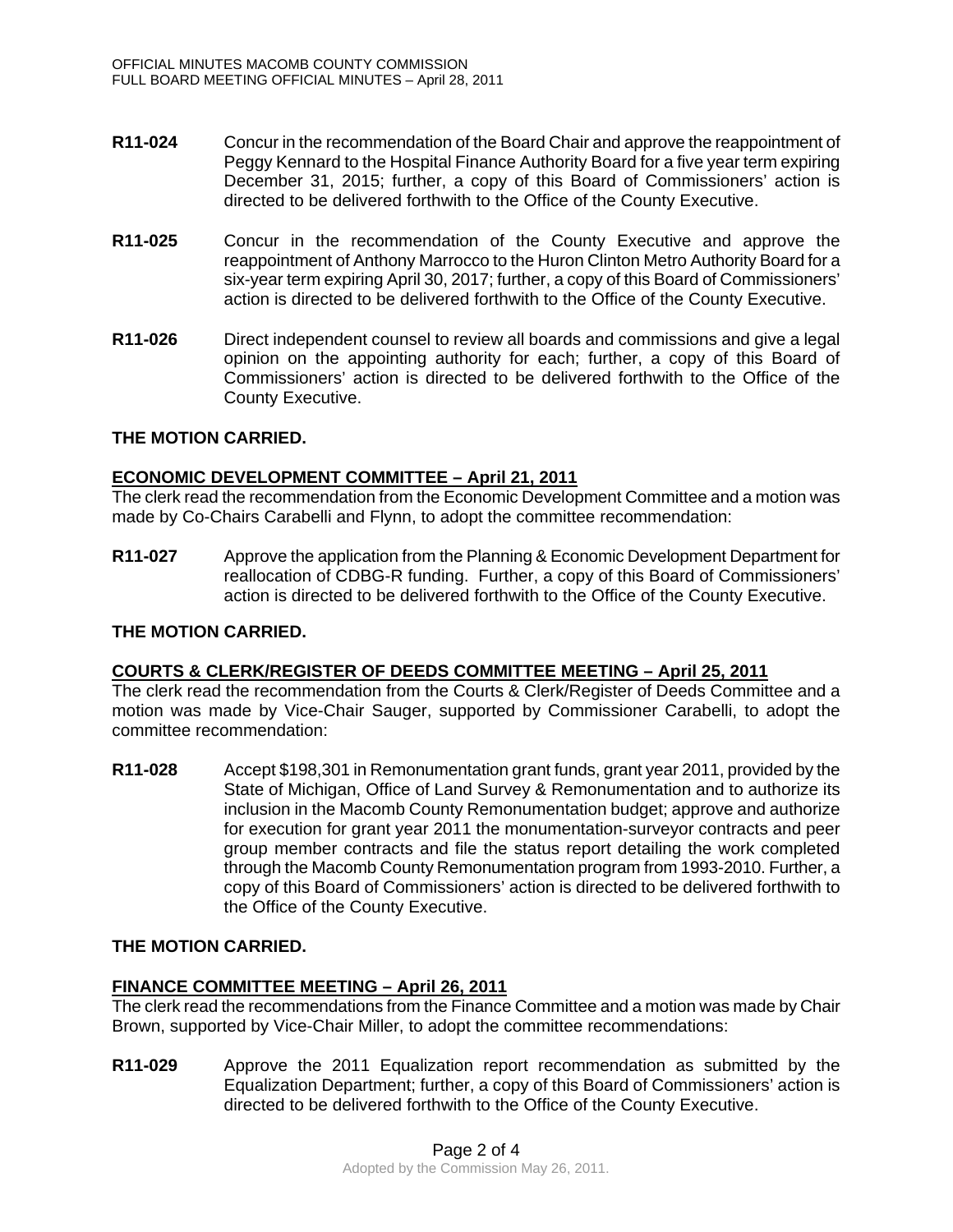**R11-030** Concur in the request of the Prosecutor's Office and approve the renewal of the Macomb Auto Theft Squad Grant for 2011-2012, requiring a county match of \$71,717; further, a copy of this Board of Commissioners' action is directed to be delivered forthwith to the Office of the County Executive.

### **THE MOTION CARRIED.**

### **SPECIAL BOARD OPERATIONS COMMITTEE – April 28, 2011**

The clerk read the recommendations from the Board Operations Committee and a motion was made by Chair Tocco, supported by Vice-Chair Carabelli, to adopt the committee recommendations:

**R11-031** Approve Clark Hill as the Board's independent counsel.

#### **FRIENDLY AMENDMENT**

Commissioner Carabelli requested a friendly amendment to add that the firm will to be hired at-will, supported by Commissioner Moceri.

**THE MOTION CARRIED.** (Record Tocco no vote)

#### **RESOLUTIONS/TRIBUTES**

#### **MOTION**

A motion was made by Commissioner Moceri, to adopt the following Resolutions in their entirety, supported by Commissioner Flynn.

| Res. No. 11-10 | Commemorating the 25th Anniversary of Chornobyl (offered by Vosburg;<br>recommended by Finance Committee on 04/26/11) |
|----------------|-----------------------------------------------------------------------------------------------------------------------|
| Res. No. 11-11 | Commending Ian Long - Eagle Scout, (offered by Brown; recommended by Finance<br>Committee on 04/26/11)                |
| Res. No. 11-12 | Commending Colleen Cohan on her Years of Service to the Community<br>(offered by DiMaria)                             |

### **THE MOTION CARRIED.**

### **CORRESPONDENCE FROM EXECUTIVE**

Memorandum from Stephen Cassin regarding suggested response to education committee questions, CDBG-R proposal for Turning Point

Flyer for National Association of Letter Carriers Food Drive on Saturday, May  $14<sup>th</sup>$ .

#### **MOTION**

A motion was made by Commissioner Brown to receive and file the correspondence, supported by Commissioner Sauger. **THE MOTION CARRIED.** 

### **REQUEST TO PURCHASE PREVIOUS SERVICE TIME**

**R11-032 MOTION**